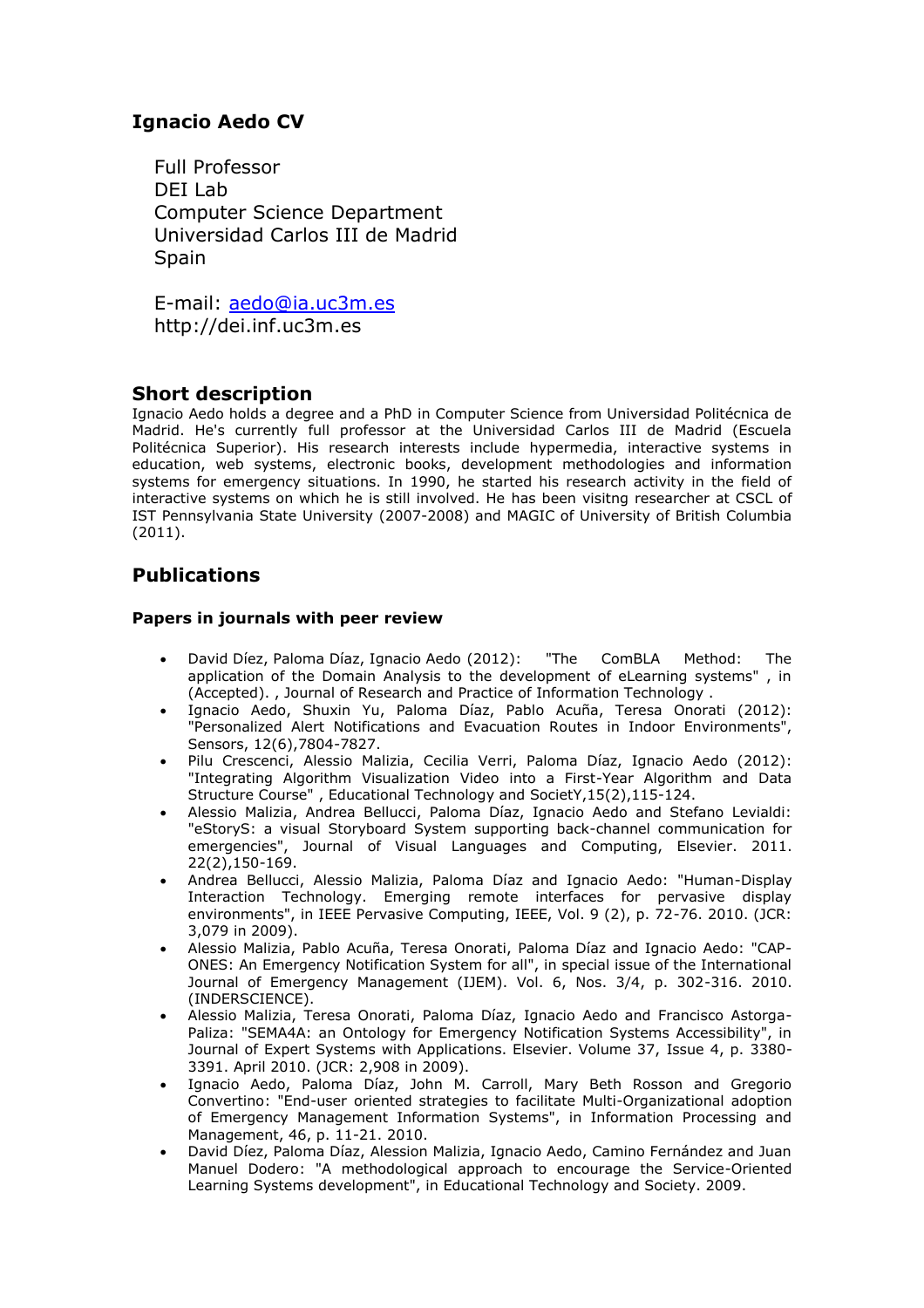- Liliana Santacruz, Antonio Navarro, Carlos Delgado and Ignacio Aedo: "Comparison of knowledge during the assembly process of learning objects", in Journal of Intelligent Information Systems. 2009.
- Paloma Díaz, Esther Guerra, Telmo Zarraonandía, Ignacio Aedo and Carmen Luisa Padrón: "A meta-modeling based approach for the multi-disciplinary design of web educational systems", in Journal of Universal Computer Science. 15 (7), p. 1440- 1454. 2009.
- Ignacio Aedo, Paloma Díaz, John M. Carroll, Mary Beth Rosson and Gregorio Convertino: "End-user oriented strategies to facilitate Multi-Organizational adoption of Emergency Management Information Systems", in Journal of Information Processing and Management. 2009.
- Alessio Malizia, Teresa Onorati, Paloma Díaz and Ignacio Aedo: "SEMA4A: an Ontology for Emergency Notification Systems Accessibility", in Expert Systems with Applications. 2009.
- Paloma Díaz and Ignacio Aedo: "Towards efficient web engineering approaches through flexible process models", in Systems and Software. 80 (8), p. 1375-1389. 2007.
- Ignacio Aedo and Paloma Díaz and Daniel Sanz: "A model-based approach to specify the access needs of emergency management communities using RBAC principles", in Special Issue on Emergency Management Systems. Journal of Intelligent Control and Systems. 11 (4), p. 272-283. 2007.
- Susana Montero, Paloma Díaz and Ignacio Aedo: "From requirements to implementations: a model-driven approach for web development", in European Journal of Information Systems. 16 (4), p. 407-419. 2007.
- Daniel Sanz, Paloma Díaz and Ignacio Aedo: "Un servicio web de políticas de acceso basadas en roles para hipermedia", in IEEE Latin American Transactions, p. 9-16. 2006.
- Paloma Díaz, Susana Montero and Ignacio Aedo: "Modelling hypermedia and web applications: the Ariadne development method", in Information Systems, 30 (8), p. 649-673. 2005.
- Juan Manuel Dodero, Paloma Díaz, Antonio Sarasa and Ignacio Aedo: "Integration of Ontologies into the Collaborative Authoring of Learning Objects", in Universal Computer Science 11 (9), p. 1568-1576. 2005.
- Paloma Díaz, Ignacio Aedo and Susana Montero: "Applying flexible process models in web development", in WSEAS Transactions on computers. 10 (4), p. 1381-1389. 2005. (JCR 0.896).
- Carmen Luisa Padrón, Juan Manuel Dodero, Paloma Díaz and Ignacio Aedo: "The Collaborative Development of Didactic Materials", in Computer Science and Information Systems, ISSN, Vol. 2 (2), p. 1820-0214. 2005.
- Susana Montero, Paloma Díaz, Juan Manuel Dodero and Ignacio Aedo: "AriadneTool: A Design Toolkit for Hypermedia Applications", in Journal of Digital Information. 5 (2), Article No. 280. June 18, 2004.
- Paloma Díaz, Susana Montero and Ignacio Aedo: "AriadneTool: Automating the Development of Hypermedia and Web Applications", in ERCIM News 58, Special Issue on Automate Software Engineering. 2004.
- Miguel Ángel Sicilia, Elena García, Paloma Díaz and Ignacio Aedo: "Using links to describe imprecise relationships in educational contents", in International Journal of Continuing Engineering Education and Lifelong Learning. 14 (3), p. 260-275. 2004.
- Ignacio Aedo, Paloma Díaz and Susana Montero: "A methodological approach for hypermedia security modeling", in Information and Software Technology. 45 (5), p. 229-239. 2003.
- Miguel Ángel Sicilia, Elena García, Ignacio Aedo and Paloma Díaz: "A literature-based approach to annotation and browsing of web resources", in Information Research, 8 (2), p. 149. 2003.
- Elena García, Miguel Ángel Sicilia, Ignacio Aedo and Paloma Díaz: "An experience in integrating automated unit testing practices in a introductory programming course", in ACM SIGCSE Bulletin-Inroads. 34 (4), p. 125-128. 2002.
- Juan Manuel Dodero, Ignacio Aedo and Paloma Díaz: "Participative knowledge production of learning objects for e-books", in The Electronic Library. 20 (4), p. 296- 305. 2002.
- Ignacio Aedo, Susana Montero and Paloma Díaz: "Supporting personalization in a web-based course through the definition of role-based access policies", in Interactive Educational Multimedia, p. 40-52. April 4, 2002.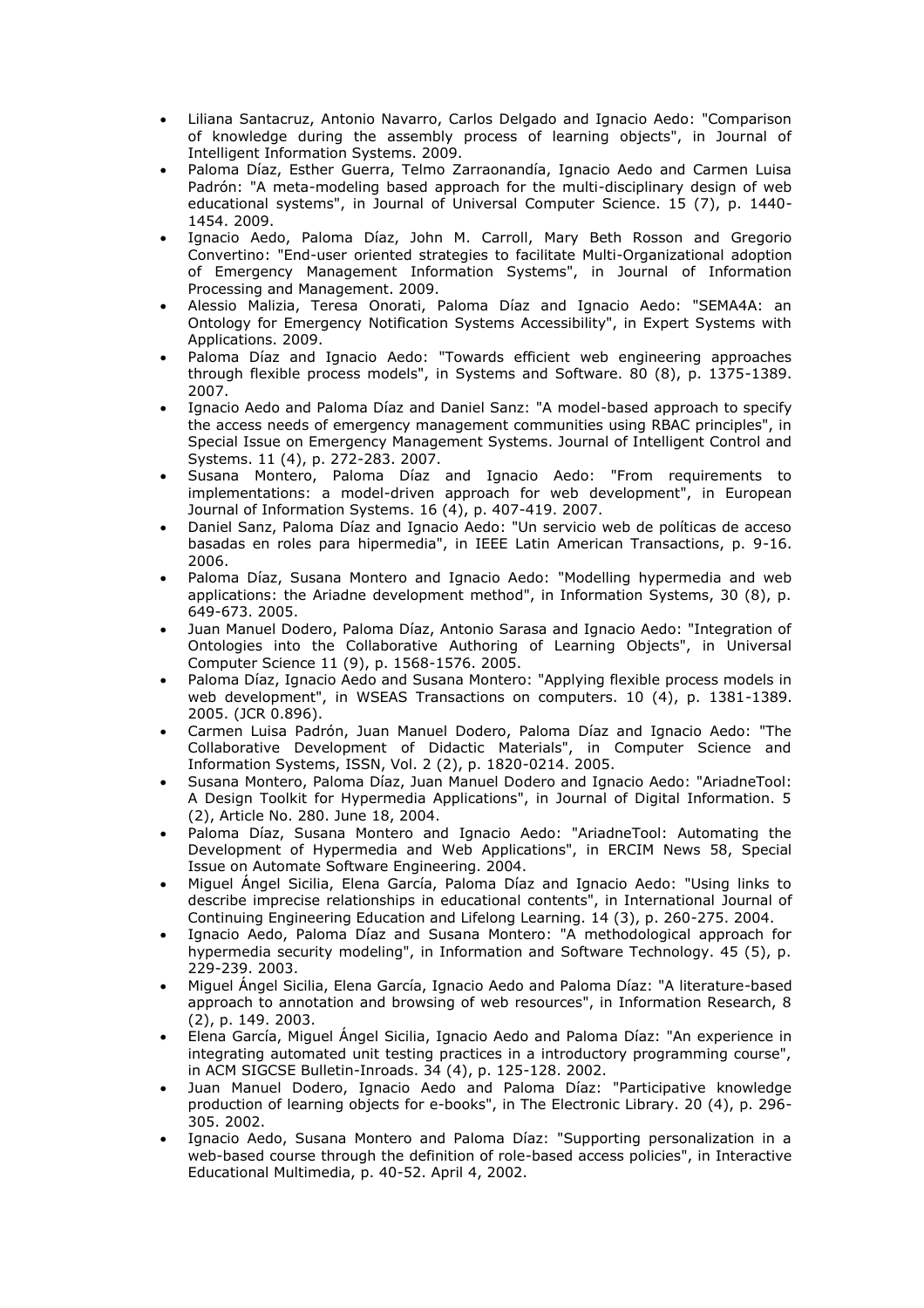- Paloma Díaz, Ignacio Aedo and Fivos Panetsos: "Modeling the dynamic behavior of hypermedia applications", in IEEE Transactions on Software Engineering. 27 (6), p. 550-572. 2001.
- Camino Fernández, Ignacio Aedo, Paloma Díaz and Vicente Matellán: "Fuzzy adaptation for information access to digital libraries", in Mathware and soft computing. 7 (2-3), p. 287-297. 2000.
- Ignacio Aedo, Paloma Díaz, Camino Fernández, Guadalupe Muñoz and Antonio Berlanga: "Assessing the utility of an interactive electronic book for learning the Pascal programming language", in IEEE Transactions on Education. 43 (4), p. 403- 413. 2000.
- Vicente Matellán, Camino Fernández, Pedro de las Heras, José Centeno, Ignacio Aedo, Jesús González and Francisco Ballesteros: "Java: un lenguaje de propósito general", in Cuadernos de Informática FESI, p. 123-188. Madrid, Spain. April, 1999.
- Paloma Díaz, Ignacio Aedo, Nuria Torra, Pilar Miranda and María Martín: "Meeting the needs of teachers and students within the CESAR Training System", in British Journal of Educational Technology, 29 (1), p. 1-11. 1998.
- Paloma Díaz and Ignacio Aedo: "A hypermedia course in a Spanish informatics engineering", in ACM SIGCSE Bulletin, 29 (4), p. 58-61. 1997.
- Paloma Díaz, Ignacio Aedo, Camino Fernández, Alicia Plaza, Arturo Ribagorda and Carmen Díez-Hoyo: "Multilingual tools for accessing a Spanish library catalogue", in Libri, 47 (4), p. 243-250. 1997.
- Paloma Díaz, Ignacio Aedo and Alicia Plaza: "Modelos para el diseño de sistemas hipermediales", in Informática y Automática, 30 (2), p. 51-61. 1997.
- Paloma Díaz, Ignacio Aedo, Camino Fernández, Alicia Plaza, Arturo Ribagorda and Carmen Díez-Hoyo: "Acceso multilingüe a la Biblioteca Hispánica", in Revista Española de Documentación Científica, 20 (3), p. 267-280. 1997.
- Paloma Díaz, Ignacio Aedo and Fivos Panetsos: "Labyrinth, an abstract model for hypermedia applications. Description of its static components", in Information Systems, 22 (8), p. 447-464. 1997.
- Ignacio Aedo, Paloma Díaz and Nadia Catenazzi: "A model for hypermedia learning environments based on electronic books", in Association for Learning Technology Journal (ALT-J), 5 (3), p. 4-21. 1997.
- Paloma Díaz and Ignacio Aedo: "Collaborative hypermedia systems: A model of architecture", in Journal of Computing in Higher Education, 9 (1), p. 59-79. 1997.
- Nadia Catenazzi, Ignacio Aedo, Paloma Díaz and Lorenzo Sommaruga: "The evaluation of electronic books: Guidelines from two practical experiences", in Journal of Educational Multimedia and Hypermedia, 6 (1), p. 91-114. 1997.
- Ignacio Aedo, Nadia Catenazzi and Paloma Díaz: "The evaluation of a hypermedia learning environment: The CESAR experience", in Journal of Educational Multimedia and Hypermedia, 5 (1), p. 49-72. 1996.
- Ignacio Aedo, Nadia Catenazzi and Paloma Díaz: "Generaciones de sistemas hipermediales", in Novática. 124, p. 65-68. November-December, 1996.
- Ignacio Aedo, T. Ayllón, Monica Landoni and Fivos Panetsos: "SIHEN: A Hypertextbased Environment for Automatic Creation of Encyclopaedias and Dictionaries", in HyperMedia. 6 (2), p. 111-123. 1994.
- Ignacio Aedo, María Martín, Pilar Miranda, Fivos Panetsos and Nuria Torra: "A teaching methodology for hearing imparied using hypermedia and computer animation", in Journal of Computing in Childhood Education, 5 (3/4), p. 353-369. 1994.
- Valerio Báez, Carmen Castañeda, Marciana Loma-Osorio, Matilde Moreno, Paloma Pascual, Ignacio Aedo and Paloma Díaz: "Un programa de enseñanza de lenguas por ordenador", in Semiosfera, 1. 1994.
- Ignacio Aedo, Fivos Panetsos and Arturo Ribagorda: "Hypertextual Applications Development Tools", in Microprocessing and Microprogramming, 37, p. 81-84. 1993.

#### **Papers in conferences**

 Andrea Bellucci, Alessio Malizia, Paloma Díaz and Ignacio Aedo: "Framing the design space for novel crisis-related mashups: the eStoryS example", in Proceedings of the 7th International Conference on Information Systems for Crisis Response and Management (ISCRAM 2010). Vol. 1, p. 1-10. 2010.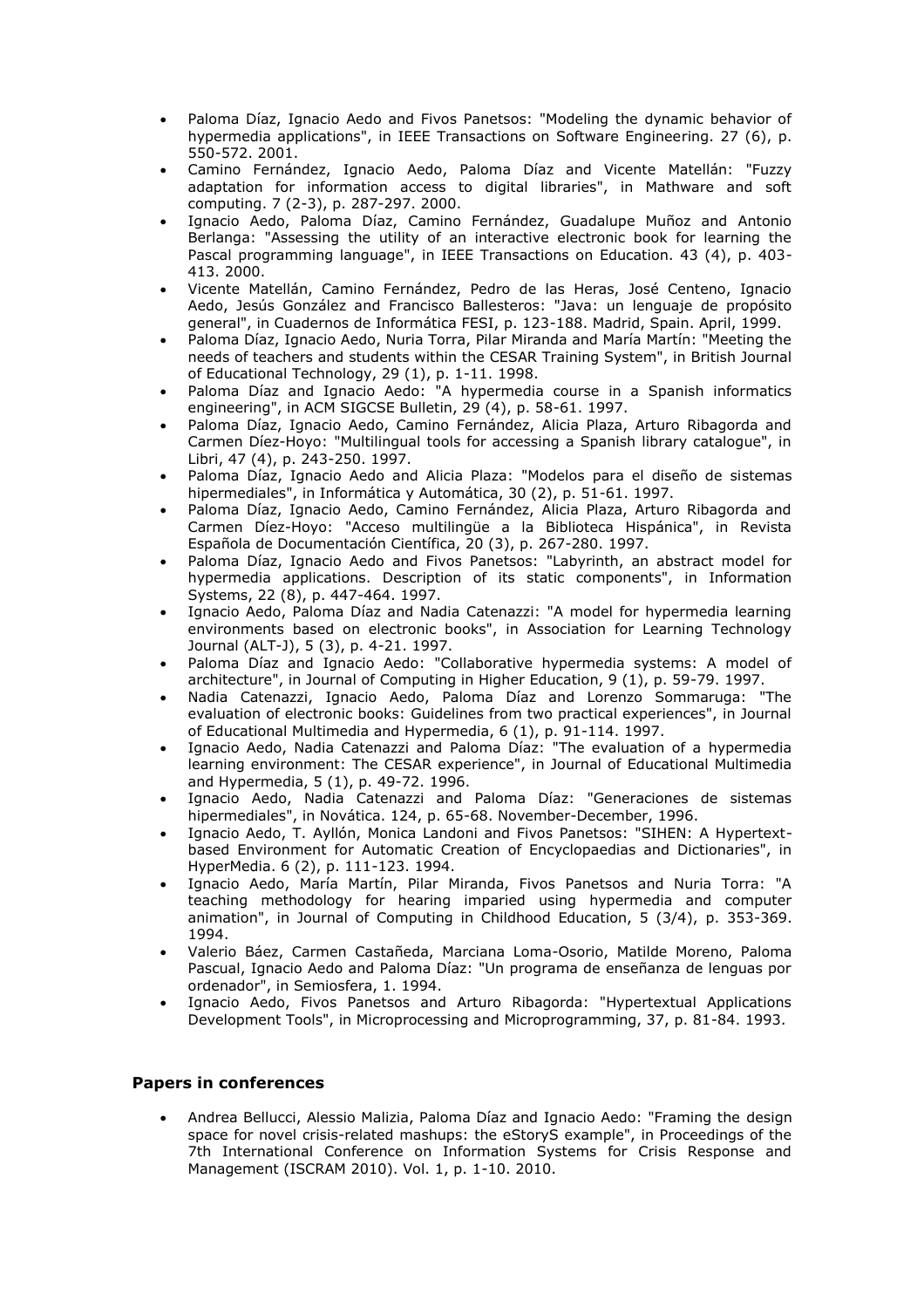- Andrea Bellucci, Alessio Malizia, Paloma Díaz and Ignacio Aedo: "Don't Touch Me: multi-user annotations on a map in large display environments", in Proceedings of InternationalWorking Conference on Advanced Visual Interfaces (AVI 2010). Vol. 1, p. 391-392. 2010. (ACM Press).
- María Hernández, Susana Montero, David Díez, Paloma Díaz and Ignacio Aedo: "An data transfer protocol for forest fire statistics: Achieving interoperability among independent agencies", in Proceedings of ISCRAM2010: 7th International ISCRAM Conference. 2010.
- Mario Rafael Ruíz Vargas, Telmo Zarraonandía, Paloma Díaz and Ignacio Aedo: "Modelling Computer Game Based Educational Experience For Teaching Children About Emergencies", in Proceedings of the 10th IEEE International Conference on Advanced Learning Technologies. 2010. (ICALT).
- Mario Rafael Ruíz Vargas, Telmo Zarraonandía, Paloma Díz and Ignacio Aedo: "Modelado de una experiencia educativa basada en juegos de ordenador para la formación sobre situaciones de emergencia para niños", in Proceedings of the XI Simposio Nacional de Tecnologías de la Información y las Comunicaciones en la Educación (ADIE), SINTICE, p. 117-123. 2010.
- Pablo Acuña, Alessio Malizia, Paloma Díaz and Ignacio Aedo: "A Design Patterns Catalog for Web-Based Emergency Management Systems", in A. DAtri et al. (eds.), Management of the InterconnectedWorld, BIS, p. 395-402. 2010. (Springer-Verlag Berlin Heidelberg 2010).
- Rosa Romero, Telmo Zarraonandía, Paloma Díaz and Ignacio Aedo: "Diseñando Material educativo usable para cursos de inglés soportados mediante dispositivos móviles", in Proceedings of the XV Congreso Internacional de Tecnologías para la Educación y el Conocimiento. Madrid. September 13, 2010.
- Rosa Romero, Telmo Zarraonandía, Paloma Díaz and Ignacio Aedo: "Designing Usable Educational Material For English Courses Supported By Mobile Devices", in Proceedings of International Workshop on Enabling User Experience with Future Interactive Learning Systems (UXFUL). 2010.
- Susana Montero, David Díez and Paloma Díaz and Ignacio Aedo: "Dual Instructional Support Materials for introductory object-oriented programming: classes vs. objects", in Proceedings of EDUCON2010: 1st International EDUCON Conference. 2010.
- Susana Montero, Paloma Díaz and Ignacio Aedo: "Using Web Design Patterns to Support Students' Web Engineering Group Projects: Lessons Learned http://ceurws.org/Vol-607/paper5.pdf", in Proceedings of the 1st Educators' Day on Web Engineering Curricula, ICWE. 2010.
- Teresa Onorati, Alessio Malizia, Paloma Díaz and Ignacio Aedo: "Interaction Design for Web Emergency Management Information Systems", in Proceedings of the 7th International Conference on Information Systems for Crisis Response and Management (ISCRAM). Vol. 1, p. 1-10. 2010.
- Telmo Zarraonandía, Mario Rafael Ruíz Vargas, Paloma Díaz and Ignacio Aedo: "A game model for supporting children learning about emergency situations", in Proceedings of the 7th International Conference on Information Systems for Crisis Response and Management (ISCRAM). 2010.
- Paloma Diaz, Mary Beth Rosson, Ignacio Aedo and John. M. Carroll: "Web Design Patterns: Investigating User Goals", in End User Development. 2009. (LNCS 5435).
- María Hernández, Susana Montero, David Díez, Ignacio Aedo and Paloma Díaz: "Towards an interoperable data model for forest fire reports", in ISCRAM. 2009.
- Alessio Malizia, Pablo Acuña, Teresa Onorati, Ignacio Aedo and Paloma Díaz: "CAP-ONES: An Emergency Notification System for all", in ISCRAM. 2009.
- Teresa Onorati, Alessio Malizia, Paloma Díaz and Ignacio Aedo: "Users Needs for Collaborative Management in Emergency Information Systems", in ICEIS (5), p. 48- 54. 2009.
- Telmo Zarraonandía, Paloma Díaz, Esther Guerra, Mario Rafael Ruíz Vargas and Ignacio Aedo: "A framework for the multi-disciplinary design of web educational systems", in IEEE ICALT. 2009.
- Alessio Malizia, Teresa Onorati, Andrea Bellucci, Paloma Díaz, and Ignacio Aedo: "Interactive Accessible Notifications for Emergency Notification Systems", in Universal Access in HCI, Part III, HCII 2009, p. 385-394. 2009. (LNCS 5616).
- Paloma Díaz, Pablo Acuña, Ignacio Aedo and Alessio Malizia: "A Design Patterns Catalogue for Web-based Emergency Management Systems", in Proceedings of the VI Conference of the Italian Chapter of AIS (ITAIS 2009). Selected for pubblication in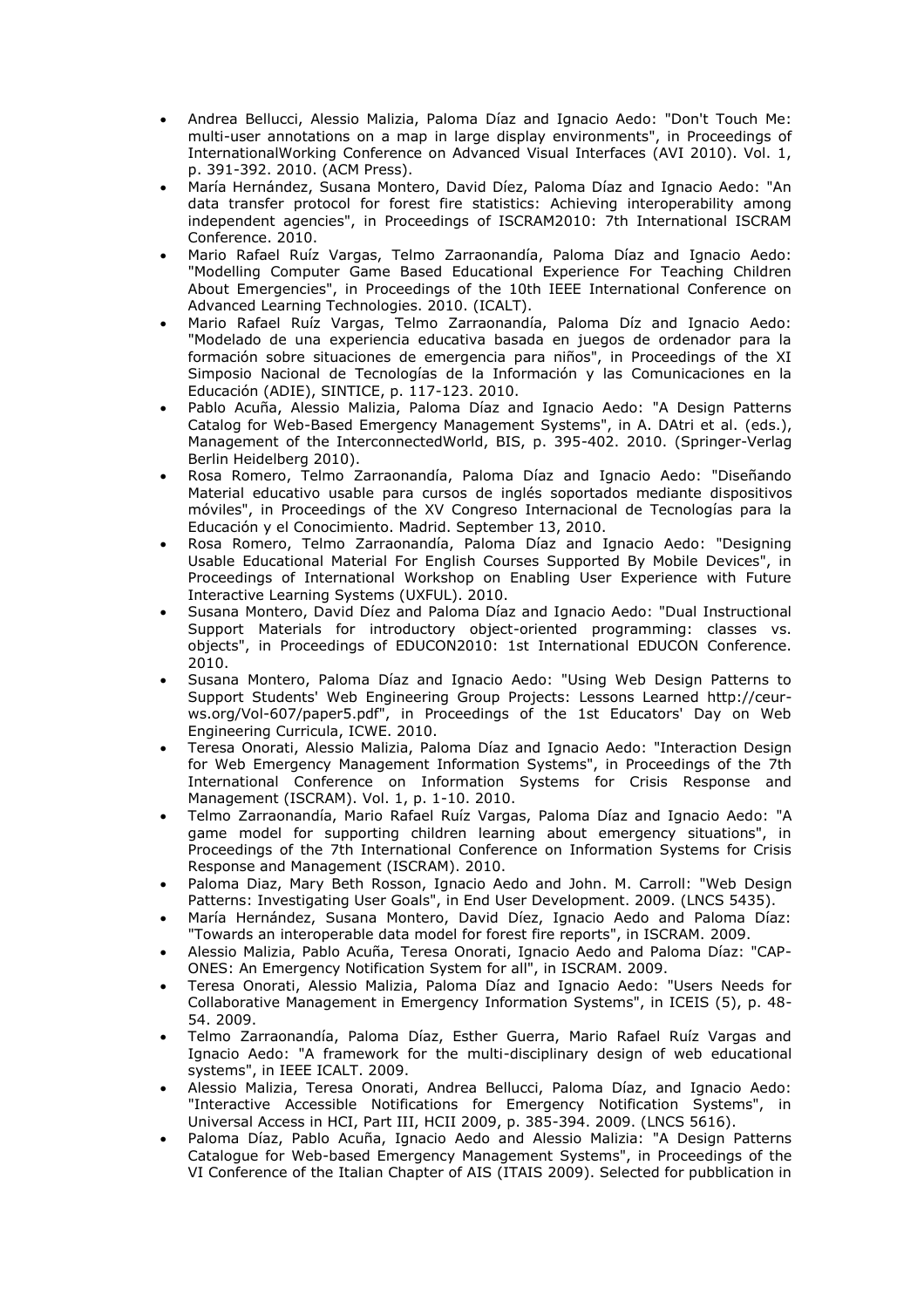"Management of the Interconnected World", p. Edited by Alessandro D'Atri, Marco De Marco, Alessio M. Braccini, and Francesca Cabiddu. 2009.

- Telmo Zarraonandía, Esther Guerra, Paloma Díaz and Ignacio Aedo: "LDCAke: A visual editor of Units of Learning", in Proceedings of IADIS International Conference of Cognition adn Exploratory Learning in Digital Age, p. 3-9. 2009. (CELDA).
- David Díez, Camino Fernández, Juan Manuel Dodero, Paloma Díaz and Ignacio Aedo: "Instructional Domain Analysis: A methodological approach to Service-Oriented Learning", in ICALT08. Cantanbria, Spain. July 1-5, 2008.
- Carmen Luisa Padrón, Telmo Zarraonandía, Paloma Díaz and Ignacio Aedo: "The evaluation within the development and deployment of IMS LD-based didactic materials: The MD2 + runtime adaptation approach", in Workshop "Crafting didactic materials based on IMS LD: from Requirements to Evaluation" at ICALT. Cantanbria, Spain. July 1-5, 2008.
- Carmen Luisa Padrón, Paloma Díaz and Ignacio Aedo: "The automatic generation of semantic annotations for didactic materials and the use of models in the material development to improve its reusability", in ICALT. Cantanbria, Spain. July 1-5, 2008.
- Telmo Zarraonandía, Paloma Díaz, Ignacio Aedo, Camino Fernández and Juan Manuel Dodero: "Evaluating the runtime adaptation of EML-described learning processes", in The 8th IEEE International Conference on Advanced Learning Technologies (ICALT). Santander, Spain. 2008.
- Esther Guerra, Telmo Zarraonandía, Paloma Díaz and Ignacio Aedo: "Integrando perspectivas de diseño para el desarrollo de sistemas Web de tele-educación", in Proceedings of SIIE'08: X Simposio Internacional de Informática Educativa. 2008.
- Paloma Díaz, Ignacio Aedo and Mary Beth Rosson: "Visual representation of web design patterns for end-users", in AVI 2008, p. 408-411. 2008.
- Paloma Díaz, Ignacio Aedo, Daniel Sanz and Alessio Malizia: "A model-driven approach for the visual specification of Role-Based Access Control policies in web systems", in IEEE Symposium on Visual Languages and Human-Centric Computing (Vl/Hcc), p. 203-210. September 15-19, 2008.
- David Díez, Paloma Díaz and Ignacio Aedo: "DEI-ED. Una experiencia de uso de software educativo en asignaturas de programación de computadores", in Proceedings of SIIE'08: X Simposio Internacional de Informática Educativa. 2008.
- David Díez, Paloma Díaz, Ignacio Aedo and Camino Fernández: "DEI-CHECK. Automating the assessment process to improve the informative feedback", in Proceedings of FIE'08: 38th Annual Frontiers in Education. 2008.
- Carmen Luisa Padrón, Paloma Díaz and Ignacio Aedo: "Towards an effective evaluation framework for IMS LD based didactic materials: Criteria and Measures", in Proceedings of HCII2007, Volume 4, LNCS\_4553, ISBN: 978-3-540-73109-2. Beijin, China. July 22-27, 2007.
- Carmen Luisa Padrón, Paloma Díaz and Ignacio Aedo: "The role of evaluation in an effective development of didactic materials: The MD2 approach", in ICALT. Niigata, Japan. July 18-20, 2007.
- Patricia Gómez Bello, Ignacio Aedo, Fausto Sainz, Paloma Díaz, Jennifer Munnelly and Siobhán Clarke: "Improving Communication for Mobile Devices in Disaster Response, the Mobile Response", in International Workshop on Mobile Information Technology for Emergency Response, LNCS 4458, proceedings by Springer. 2007.
- Daniel Sanz, Patricia Gómez Bello, Paloma Díaz, Fausto Sainz and Ignacio Aedo: "Supporting Physical and Logical Communication in Emergency Management Virtual Distributed Teams", in Proceedings of Intelligent Human Computer Systems for Crisis Response and Management, ISCRAM. Delft, Netherlands. 2007.
- Esther Guerra, Daniel Sanz, Paloma Díaz and Ignacio Aedo: "A Transformation-Driven Approach to the Verification of Security Policies in Web Designs", in LNCS 4607, p. 269-284. Como, Italy. 2007. (Presented at the 7th International Conference on Web Engineering (ICWE)).
- Laura Montells, Susana Montero, Paloma Díaz and Ignacio Aedo: "Supporting Design Patterns for Web-based Emergency Management Systems", in Proceedings of Intelligent Human Computer Systems for Crisis Response and Management, ISCRAM. Delft, Netherlands. 2007.
- Daniel Sanz, Paloma Díaz and Ignacio Aedo: "Towards Integration of Access Control in the Hypermedia Development Process", in Jornadas sobre Ingeniería del Software y Bases de Datos, JISBD, p. 242-251 . 2007.
- Daniel Sanz, Patricia Gómez, Paloma Díaz, Fausto Javier Sainz and Ignacio Aedo: "Supporting Physical and Logical Communication in Emergency Management Virtual Distributed Teams", in ISCRAM, p. 439-448. 2007.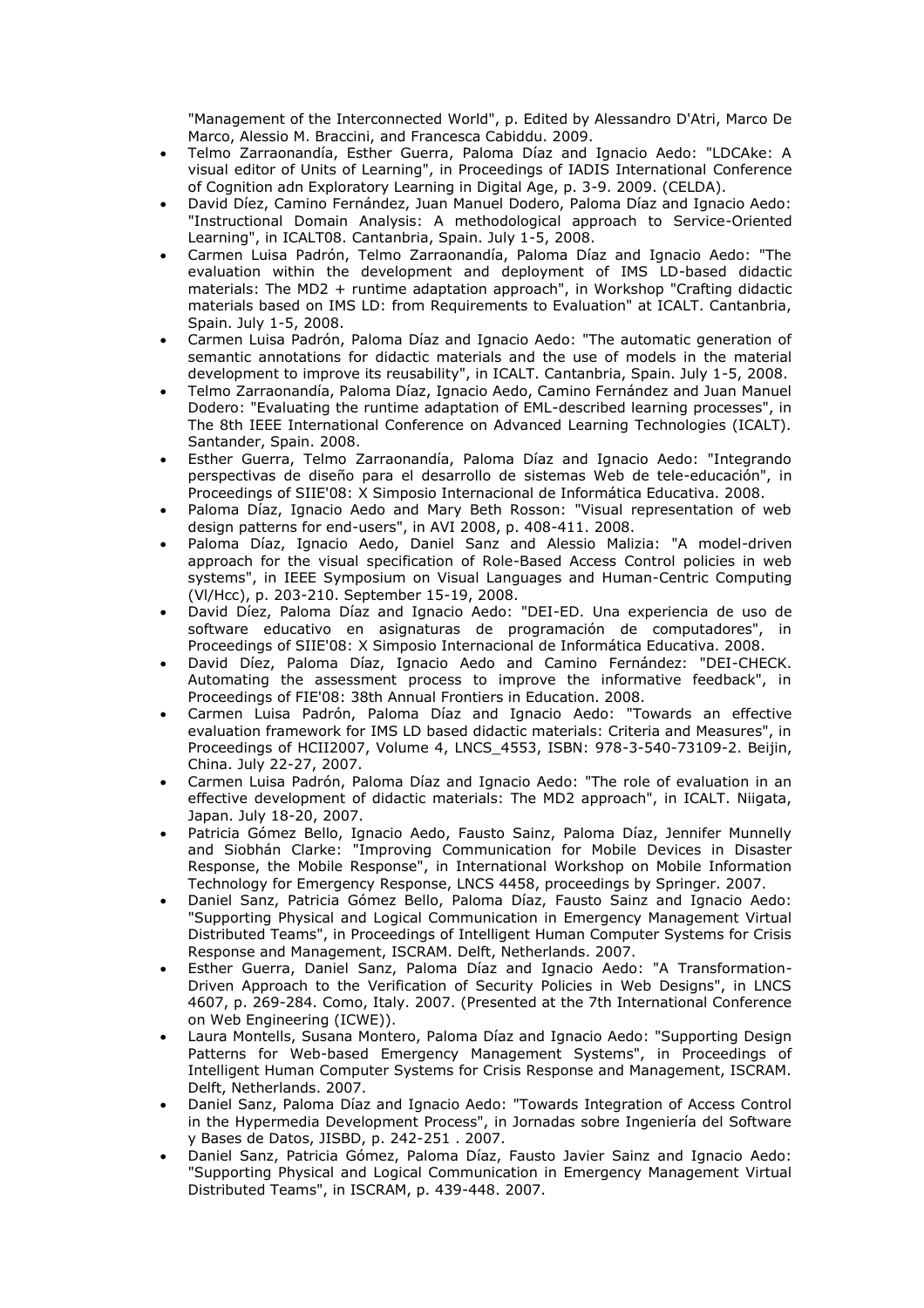- Susana Montero, Paloma Díaz, Ignacio Aedo and Laura Montells: "Spreading design patterns with semantic web technologies", in Advances in Artificial Intelligence. LNCS 4304, p. 1079-1083. 2006.
- Carmen Luisa Padrón, Paloma Díaz and Ignacio Aedo: "MD2 Method: The Didactic Materials Creation from a Model Based Perspective in Innovative Approaches for Learning and Knowledge Sharing", in Proceedings of First European Conference on Technology Enhanced Learning. LNCS 4227.EC-TEL, p. 366-382. Crete, Greece. October, 2006.
- Daniel Sanz, Paloma Díaz and Ignacio Aedo: "A Hypermedia Role-Based Access Control Metamodel", in Jornadas sobre Ingeniería del Software y Bases de Datos, JISBD. 2006. (Sitges).
- Jorge Torres, Juan Manuel Dodero, Ignacio Aedo and Paloma Díaz: "Designing the Execution of Learning Activities in Complex Learning Processes using LPCEL", in IEEE ICALT. Kerkrade, Holland. 2006.
- Laura Montells, Susana Montero, Paloma Díaz , Ignacio Aedo and Jorge de Castro: "SIGAME: Web-based system for resources management on Emergencies", in ISCRAM, p. Newark, USA. 2006.
- Ignacio Aedo, Daniel Sanz, Paloma Díaz and Jorge de Castro: "Modeling emergency response communities using RBAC principles", in ISCRAM. Newark, USA. 2006.
- Patricia Gómez, Ignacio Aedo, Fausto Sainz and Paloma Díaz: "m-ARCE: Designing a Ubiquitous Mobile Office for Disaster Mitigation", in ISCRAM. Newark, USA. 2006.
- Daniel Sanz, Ignacio Aedo and Paloma Díaz: "A web service for hypermedia rolebased policies", in Intl. Workshop on Web-Oriented Software Technologies IWWOST, p. 58-66. Oporto, Portugal. June 13, 2005.
- Laura Montells, Susana Montero, Paloma Díaz and Ignacio Aedo: "Model-driven approach for Semantic Web based-hypermedia applications", in Intl. Workshop on Web-Oriented Software Technologies IWWOST. Oporto, Portugal. June 13, 2005.
- Jorge Torres, Juan Manuel Dodero, Ignacio Aedo and Paloma Díaz: "A Characterization of Composition and Execution Language for Complex Learnign Processes", in IASTED Int. Conf. on Web-Based Education, p. 255-260. Grindelwald, Switzerland. February, 2005.
- Jorge Torres, Juan Manuel Dodero, Ignacio Aedo and Telmo Zarraonandía: "An Architectural Framework for Composition and Execution of Complex Learning Processes", in Int. Conference on Advanced Learning Technologies (ICALT). Kaohsiung, Taiwan. 2005.
- Ignacio Aedo, Patricia Gómez Bello, Daniel Sanz and Paloma Díaz: "Using an application on the PDA to support efficient multinational disaster response", in Euro mGov. Brighton, UK. July, 2005.
- Susana Montero, Paloma Díaz and Ignacio Aedo: "From requirements to conceptual modeling of web applications through design patterns", in Workshop on HCI Patterns: Mapping User Needs Into Interaction Design Solutions, in conjunction with INTERACT. Rome, Italy. September 13, 2005.
- Laura Montells, Susana Montero, Paloma Díaz and Ignacio Aedo: "Model-driven approach for Semantic Web based-hypermedia applications", in Intl. Workshop on Web-Oriented Software Technologies IWWOST, p. 82-88. Oporto, Portugal. 2005.
- Paloma Díaz, Ignacio Aedo and Susana Montero: "Web engineering in practice: a development case", in 5th WSEAS International Conference on distance learning and web engineering (DIWEB). Corfu, Greece. 2005.
- Daniel Sanz, Ignacio Aedo and Paloma Díaz: "Un servicio web de políticas de acceso basadas en roles para Hipermedia", in Jornadas sobre Ingeniería del Software y Bases de Datos, JISBD. Granada, España. September, 2005.
- Laura Montells, Susana Montero, Paloma Díaz and Ignacio Aedo: "Desarrollando aplicaciones hipermedia para la Web Semántica", in X Jornadas sobre Ingeniería del Software y Bases de Datos, JISBD, p. 277-281. Granada, España. September 16, 2005.
- Juan Manuel Dodero, Jorge Torres, Ignacio Aedo and Paloma Díaz: "Beyond Descriptive EML: Taking Control of the Execution of Complex Learning Processes", in II Simposio Pluri-disciplinar sobre Diseño, Evaluación y Descripción de Contenidos Didácticos Reutilizables. Barcelona, Spain. October, 2005.
- Carmen Luisa Padrón, Jorge Torres, Juan Manuel Dodero, Paloma Díaz and Ignacio Aedo: "Learning Web Services Composition and Learner Communities Support for the Deployment of Complex Learning Processes", in 4th IEEE Int. Conf. on Advanced Learning Technologies (ICALT). Joensuu, Finland. August, 2004.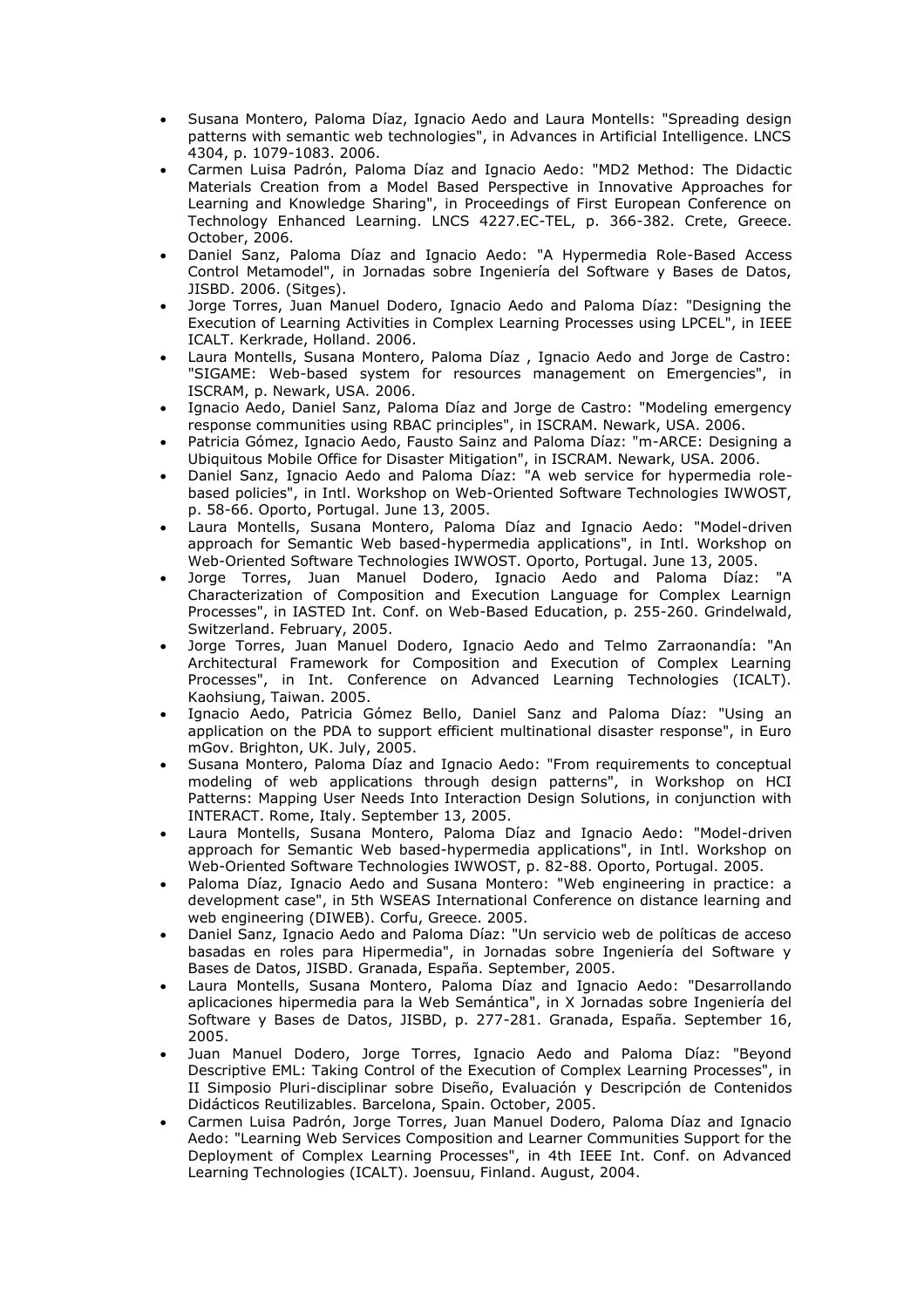- Susana Montero, Paloma Díaz and Ignacio Aedo: "A semantic representation for domain-specific patterns", in Third International Metainformatics Symposium (MIS). Salzburg, Austria. 2004.
- Daniel Sanz, Ignacio Aedo and Paloma Díaz: "Using Web and Role-Based Access Control for efficient multinational disaster response", in Proceedings of IADIS International Conference e-Society, p. 63-70. Avila, Spain. July 16-19, 2004.
- Susana Montero, Camino Fernández, Juan Manuel Dodero, Ignacio Aedo and Paloma Díaz: "A Design Toolkit for Hypermedia Applications Based on Ariadne Development Metohd", in Computer Aided Design of User Interfaces. Madeira, Portugal. January 13-16, 2004.
- Paloma Díaz, Daniel Sanz and Ignacio Aedo: "MARAH: an RBAC model and its integration in a web server", in Proceedings of The Internet Society: Advances in Learning, Commerce and Security, p. 244-252. Skiathos, Greece. May 10-12, 2004. (WITPress).
- Daniel Sanz, Ignacio Aedo and Paloma Díaz: "Integrating RBAC mechanisms into a web server", in IADIS International WWW/Internet Conference. Algarbe, Portugal. November, 2003.
- Carmen Luisa Padrón, Juan Manuel Dodero, Paloma Díaz and Ignacio Aedo: "Dynamic generation of collaborative learning objects developers communitties", in Second International Conference on Multimedia and Information & Communication Technologies (m-ICTE 2003), p. 1969-1974. Badajoz, Spain. December, 2003.
- Carmen Padrón, Juan Manuel Dodero, Paloma Díaz, Ignacio Aedo and Camino Fernández: "CARLOS: A Collaborative Authoring Tool for Reusable Learning Objects", in Third International Workshop on Web Based Collaboration (WBC), p. 269-273. Praha, Czech Republic. September, 2003. (IEEE Press).
- Susana Montero, Paloma Díaz and Ignacio Aedo: "Towards hypermedia design methods for the semantic web", in Workshop Knowledge, Ontology, Metadata & Meaning Matters, p. 762-767. Praha, Czech Republic. September, 2003. (IEEE Press).
- Susana Montero, Paloma Díaz and Ignacio Aedo: "A design toolkit for hypermedia applications, LNCS 2722", in ICWE, p. 214-217. Oviedo, Spain. July, 2003.
- Susana Montero, Paloma Díaz and Ignacio Aedo: "Formalization of web design patterns using ontologies, LNAI 2663", in AWIC, p. 179-188. Madrid, Spain. May, 2003.
- Elena García, Miguel Ángel Sicilia, Paloma Díaz and Ignacio Aedo: "An interactive ontology-based query formulation approach for exploratory styles of interaction", in 10th International Conference on Human-Computer Interaction, p. 899-903. Creta, Greece. June, 2003.
- Juan Manuel Dodero, Paloma Díaz and Ignacio Aedo: "Evaluation of an agentmediated collaborative production protocol in an instructional design scenario", in Fifth International Conference on Enterprise Information Systems (ICEIS), p. 52-57. Angers, Francia. April, 2003.
- Susana Montero, Paloma Díaz and Ignacio Aedo: "A framework for the Analysis and comparison of hypermedia design methods", in IASTED International Conference on Software Engineering (SE), p. 10-13. Innsbruck, Austria. February, 2003.
- Juan Manuel Dodero, Paloma Díaz and Ignacio Aedo: "A Multiagent Approach to Collaborative Knowledge Production", in International Conference on Intelligent Agents, Web Technology and Internet Commerce (IAWTIC). Viena, Austria. February 12-14, 2003.
- Daniel Sanz, Paloma Díaz and Ignacio Aedo: "Integrating RBAC Mechanisms into a Web Server", in WWW/Internet Conference, p. 1101-1104. Algarve, Portugal. November 5-8, 2003.
- Miguel Ángel Sicilia, Elena García, Paloma Díaz and Ignacio Aedo: "Learning links: Reusable assets with support for vagueness and ontology-based typing", in Workshop Concepts and Ontologies in web-based educational systems. ICCE, p. 1567-1568. Auckland, New Zealand. December 3-6, 2002. (Extended version published as a Technical report of Technische Universiteit Eindhoven, "Proceedings of ICCE Workshop Concepts and Ontologies in web-based educational systems" (CS-Report 02-15, ISSN 0926-4515), p. 35-40).
- Paloma Díaz, Miguel Ángel Sicilia and Ignacio Aedo: "Evaluation of hypermedia educational systems: Criteria and imperfect measures", in International Conference on Computers in Education (ICCE), p. 621-626. Auckland, New Zealand. December, 2002. (IEEE Press).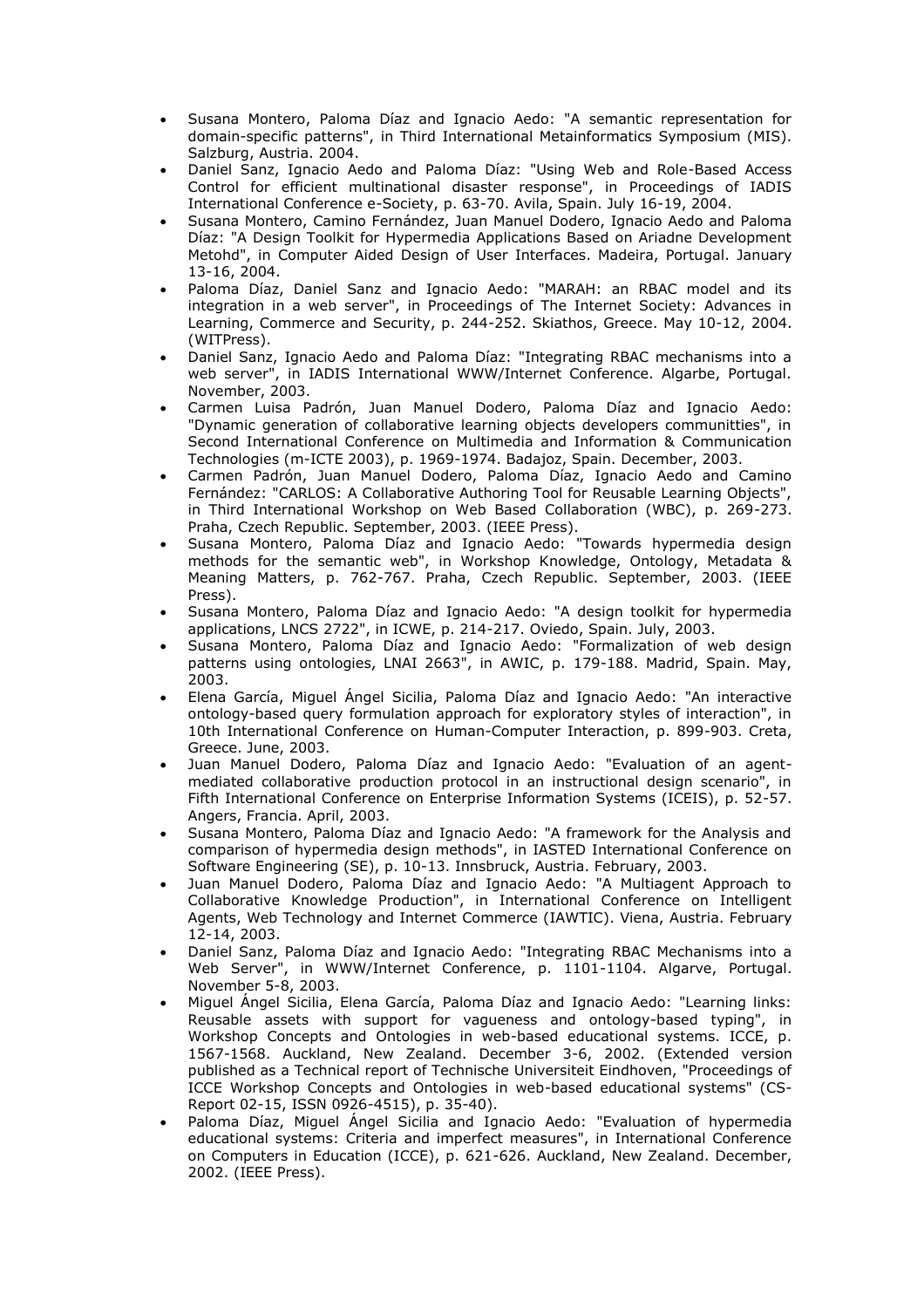- Daniel Sanz, Ignacio Aedo and Paloma Díaz: "Implementing RBAC Policies in a Web Server", in Electronic Publishing (ElPub), p. 297-306. Czech Republic. November, 2003.
- Miguel Ángel Sicilia, Elena García, Paloma Díaz and Ignacio Aedo: "Extending relational data access programming libraries for fuzziness: The JFDBC framework", in Fifth International Conference on Flexible Query Answering Systems (FQA), LNCS 2522, p. 314-328. Copenhague, Denmark. October, 2002.
- Miguel Ángel Sicilia, David Palomar, Paloma Díaz and Ignacio Aedo: "Embedding fuzzy criteria in request-for-quote (RFQ) automated procurement processes", in Workshop SMC 2002 as a part of the EIS, p. 24-27. Málaga, Spain. September, 2002.
- Ignacio Aedo, Paloma Díaz, Camino Fernández and Jorge de Castro: "Supporting efficient multinational disaster response through a web-based system", in E-Gov Conference, p. 215-222. Aix-en-Provence, France. September, 2002.
- Miguel Ángel Sicilia, Ignacio Aedo, Paloma Díaz and Elena García: "Fuzziness in adaptive hypermedia models", in NAFIPS-FLINT, p. 268-273. New Orleans, USA. June, 2002.
- Miguel Ángel Sicilia, Paloma Díaz, Ignacio Aedo and Elena García: "Fuzzy linguistic summaries in rule-based adaptive hypermedia systems", in Adaptive Hypermedia (AH), LNCS 2348, p. 317-327. Málaga, Spain. May, 2002. (Eds: Paul de Bra, Peter Brusilovsky and Ricardo Conejo).
- Susana Montero, Ignacio Aedo and Paloma Díaz: "Generation of personalized web courses using RBAC: COURBA, a practical experience", in Adaptive Hypermedia (AH), LNCS 2348, p. 419-424. Málaga, Spain. May, 2002. (Eds: Paul de Bra, Peter Brusilovsky and Ricardo Conejo).
- Susana Montero, Paloma Díaz and Ignacio Aedo: "Requirements for hypermedia development methods: a survey of outstanding methods", in CAiSE, p. 747-751. Toronto, Canada. May, 2002. (Eds: Anne Banks Pidduck, John Mylopoulos, Carson C. Woo and M. Tamer Özsu).
- Juan Manuel Dodero, Ignacio Aedo and Paloma Díaz: "A multi-agent architecture and protocol for knowledge production. A case-study for participative development of learning objects", in Informing Science + IT Education Conference, p. 357-370. Cork, Ireland. June, 2002.
- Paloma Díaz, Ignacio Aedo and Susana Montero: "Ariadne, a development method for hypermedia", in Dexa, LNCS 2113, p. 764-774. Munich, Germany. September, 2001.
- Guadalupe Muñoz, Ignacio Aedo and Paloma Díaz: "Interaction with electronic documents using the library metaphor", in ICCC/IFIP 5th Conference on Electronic Publishing ELPUB in the Digital Publishing Odyssey, p. 26-35. Canterbury, UK. July, 2001.
- Ignacio Aedo and Paloma Díaz: "Applying software engineering methods for hypermedia systems", in 6th Annual Conference on Innovation and Technology in Computer Science Education (ACM ITICSE). Canterbury, UK. June 5-8, 2001. (Republished in ACM SIGCSE Bulletin 33 (3)).

### **Books and Book Chapters**

- Andrea Bellucci, Alessio Malizia, Paloma Díaz and Ignacio Aedo: "The anatomy of Web 2.0: theWeb as a platform to promote users' participation and collaboration", in Quality and Communicability for Interactive Hypermedia Systems: Concepts and Practices for Design, IGI Publishing (formerly Idea Group Publishing), Information Science Publishing, IRM Press, CyberTech Publishing and Information Science Reference (formerly Idea Group Reference) imprints, p. 36-63. 2010.
- Paloma Díaz, Mary Beth Rosson, Ignacio Aedo and John M. Carroll: "Web Design Patterns: Investigating User Goals and Browsing Strategies. IS-EUD", in LNCS 5435, p. 186-204. 2009.
- Alessio Malizia, Teresa Onorati, Andrea Bellucci, Paloma Díaz and Ignacio Aedo: "Interactive Accessible Notifications for Emergency Notification Systems", in Universal Access in HCI, Part III, HCII, Springer-Verlag, Vol: LNCS 5616, p. 388- 397. 2009.
- Telmo Zarraonandía, Mario Rafael Ruíz Vargas, Paloma Díaz and Ignacio Aedo: "A Virtual Environment for Learning Aiport Emergency Management Protocols", in LNCS 5612, Springer, p. 228-235. 2009.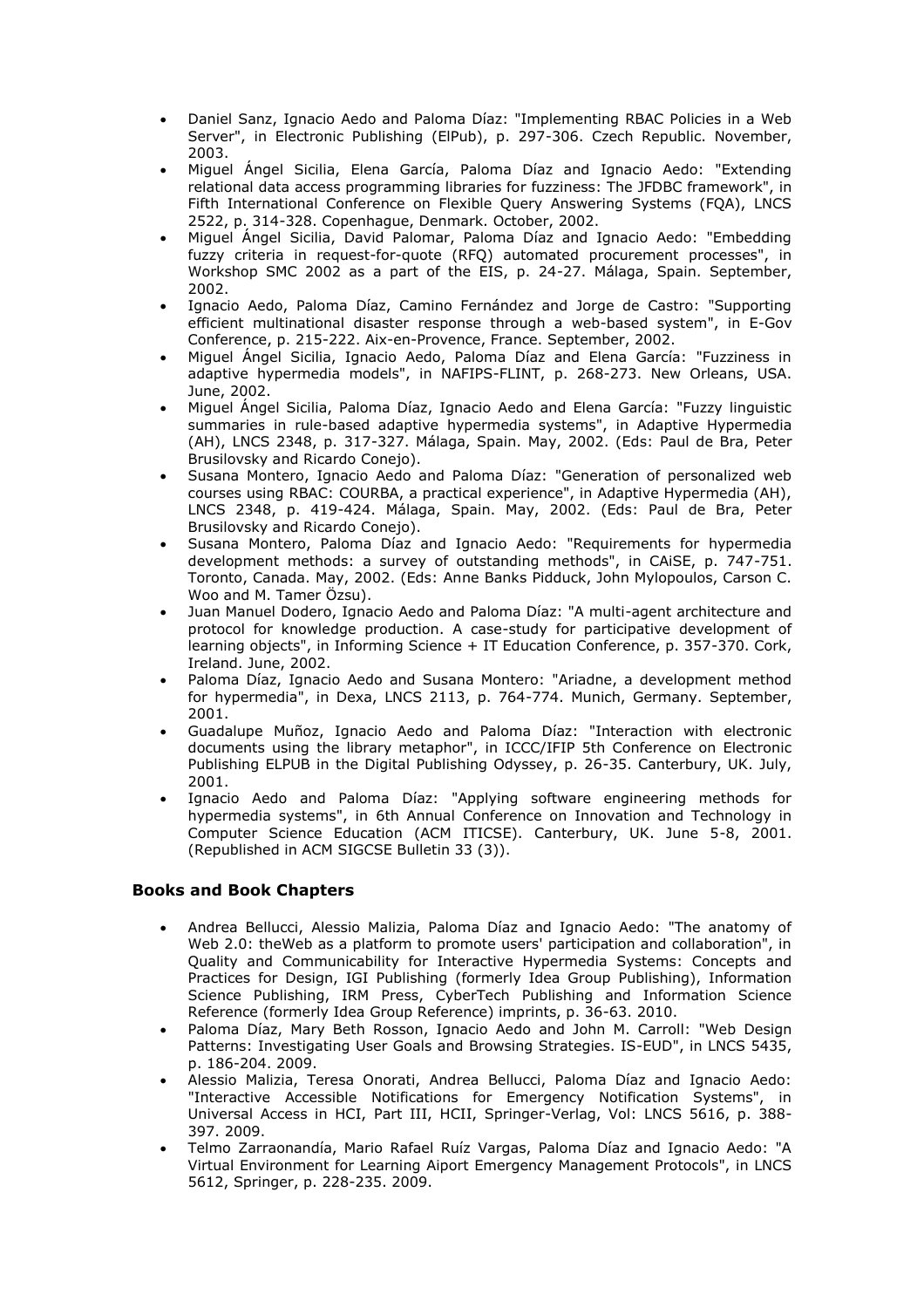- Andrea Bellucci, Alessio Malizia, Paloma Díaz and Ignacio Aedo: "The anatomy of Web 2.0: the Web as a platform to promote users participation and collaboration", in Quality and Communicability for Interactive Hypermedia Systems: Concepts and Practices for Design. IGI Publishing (formerly Idea Group Publishing), Information Science Publishing, IRM Press, CyberTech Publishing and Information Science Reference (formerly Idea Group Reference) imprints. Spring 2009.
- Telmo Zarraonandía, Juan Manuel Dodero, Camino Fernández and Ignacio Aedo: "Iterative Design of Learning Processes", in B. Fernández-Manjón y J.M. Sánchez-Pérez (eds.), E-learning: From Theory to Practice, ISBN 1-4020-4913-7, Springer. 2007.
- Paloma Díaz, Susana Montero, Daniel Sanz and Ignacio Aedo: "Integrating access policies into the development process of hypermedia", in Web and Information Security. Idea. Group, Inc. Elena Ferrari, Bhavani Thuraisingahm Eds, p. 149-172. 2006.
- Paloma Díaz, Susana Montero and Ignacio Aedo: "Ingeniería de la web y patrones de diseño". 2005. (Editorial Pearson Educación).
- Antonio Colmenar, Manuel Castro, Elio San Cristobal, Vicente Pérez, Pablo Losada, Ignacio Aedo and Paloma Díaz: "Diseño y desarrollo multimedia". 2005. (Editorial Ra-Ma).
- Paloma Díaz, Susana Montero, Ignacio Aedo and Juan Manuel Dodero: "Conceptual modelling of virtual environments using hypermedia design techniques", in Developing Future Interactive Systems, Idea. Group, Inc, p. 153-176. 2005.
- Ignacio Aedo, Paloma Díaz, Miguel Ángel Sicilia, Antonio Colmenar, Pablo Losada, Francisco Mur, Manuel Castro and Juan Peire: "Sistemas multimedia: análisis, diseño y evaluaión". 2004. (Editorial UNED).
- Juan Manuel Dodero, Paloma Díaz and Ignacio Aedo: "A Multiagent Approachto Collaborative Knowledge Production", in M. Mohammadian (ed.) Intelligent Agents for Data Mining and Information Retrieval, ISBN 1-59140-277-8, Idea Group Publishing, p. 30-45. 2004.
- Susana Montero, Camino Fernández, Juan Manuel Dodero, Ignacio Aedo and Paloma Díaz: "A Design Toolkit for Hypermedia Applications Based on Ariadne Development Method", in R. Jacob, Q. Limbourg y J. Vanderdockt (eds.), Computer-Aided Design of User Interfaces IV, ISBN 1-4020-3145-9, Kluwer, p. 43-54. 2004.
- Juan Manuel Dodero, Paloma Díaz and Ignacio Aedo: "Evaluation of an Agentmediated Collaborative Production Protocol in an Instructional Design Scenario", in Enterprise Information Systems V, ISBN 1-4020-1726-X, Kluwer Academic Publishers. Dordrecht, Netherlands. 2003.
- Miguel Ángel Sicilia, Elena García, Paloma Díaz and Ignacio Aedo: "Representation of concept specialization distance through resemblance relations", in Advances in Soft Computing Engineering Design and Manufacturing, Springer, p. 173-182. 2003. (Eds: José M. Benítez, Óscar Cordon, Frank Hoffmann and Rajkumar Roy).
- Ignacio Aedo and Paloma Díaz: "Evaluation criteria for hypermedia edcuational systems", in Computers and education: Towards an interconnected Society, p. 45- 60. Kluwer Academic, New York, USA. 2001. (Eds: Manuel Ortega and José Bravo).
- Paloma Díaz, Ignacio Aedo and Fivos Panetsos: "Modelling security policies in hypermedia and web-based applications", in Web Engineering, LNCS 2016, p. 90- 104. 2001. (Eds: S. Muruguesan and Y. Deshpande).
- Lorenzo Sommaruga, Nadia Catenazzi, Paloma Díaz, Ignacio Aedo and Antonio Berlanga: "Curso interactivo de programación en PASCAL". 1997. (Editorial McGraw-Hill Interamericana).
- Nadia Catenazzi, Paloma Díaz and Ignacio Aedo: "De la multimedia a la hipermedia". 1996. (Editorial RA-MA).

# **Supervision of PhD**

- WAY: un modelo para el acceso adaptativo a la información. Camino Fernández Llamas. Universidad Politécnica de Madrid. 2000.
- Integración de Patrones en el Proceso de Diseño de Sistemas Hipermedia Mediante el Uso de Ontologías. Susana Montero Moreno (with Prof. Paloma Díaz). 2005.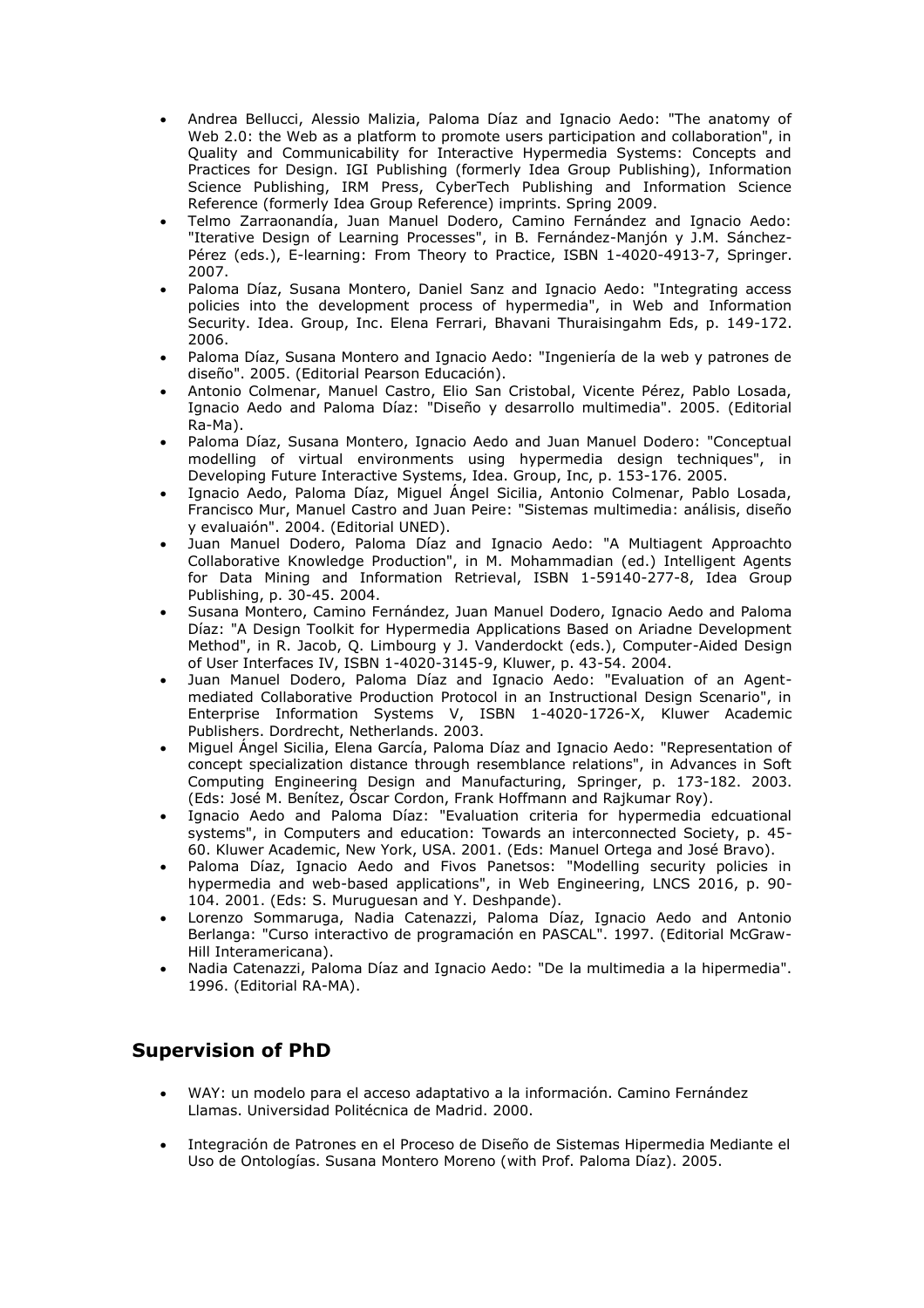- Automatización de los procesos de geneneración, ensamblaje y reutilización de objetos de aprendizaje. Liliana Santacruz Valencia (with Prof. Carlos Delgado-Kloos).2005.
- Un marco de trabajo para la evaluación predictiva de sistemas de notificación en el campo de la aviónica. Miguel Ángel Sánchez-Puebla Rodríguez.2006.
- ComBLA. La aplicación del Análisis de Dominios al Desarrollo de Sistemas de Aprendizaje Asistido por Ordenador. David Díez Cebollero (with Prof. Camino Fernández-Llamas). 2009.

## **Research Funding**

#### **Research Grants**

- EMERGENSYS: Information System for Emergency Management. Spanish Ministry of Science and Innovation. 115.780,00€. 2011-2013. PI
- $\bullet$
- TIPEx: Information Technologies for the planning and training for Civil Protection. Spanish Ministry of Science and Innovation. 106.480,00€. 2011-2013. PI.
- ENERGOS: Smart Grids. CDTI-CENIT. 283.000€. 2010-2012. Participant
- MWTELL (Mobile and Wireless Technologies for Technology-Enhanced Language Learning). EU. 2009-2010. 37000€. PI.
- EXPLORE. CAM-UC3M. 7300€. 2009. Participant
- INTEGRA: Interaction for border control management. CDTI-CENIT. 315000€. 2009- 2011. PI.
- UIA4SIGE: Usability, Interoperabillity y Accesibility of information systems for emergency management. Spanish Ministry of Science and Innovation. 173000 euros. 2007-2010. PI.
- AriadneToolRBAC: RBAC policy integration in web system design. CAM and UC3M. 8000 €. 2006. Participant.
- ARCE++: Advanced access methods for an information system for the international cooperation in emerrgency situations. Spanish Ministry of Science and Innovation. 84180€. 2004-2007. PI
- Support System for Building Hypermedia Applications / web based on the use of design patterns. CAM y FSE. 25000 €. 2002. Participant.
- MARAH: Method for access to information based on roles for Hypermedia Applications. CAM y FSE. 12000€. 2002. PI
- Ariadne: method and tool for the design of hypermedia systems. Spanish Ministry of Science and Innovation. 107701€. 2000-2003. PI.
- InterMediActor: Intelligent Multimedia Architecture of Leisure Management and Tele-education. 2000-2003. Participant.
- TRANSLIB: Advanced Multilingual Tools for Accesing Library Catalogues. EU. 1995- 1997. Co-PI

#### **Contracts**

groupVision Chair for Technologies for the Collaboration. 200000€. 2010-2013. PI.